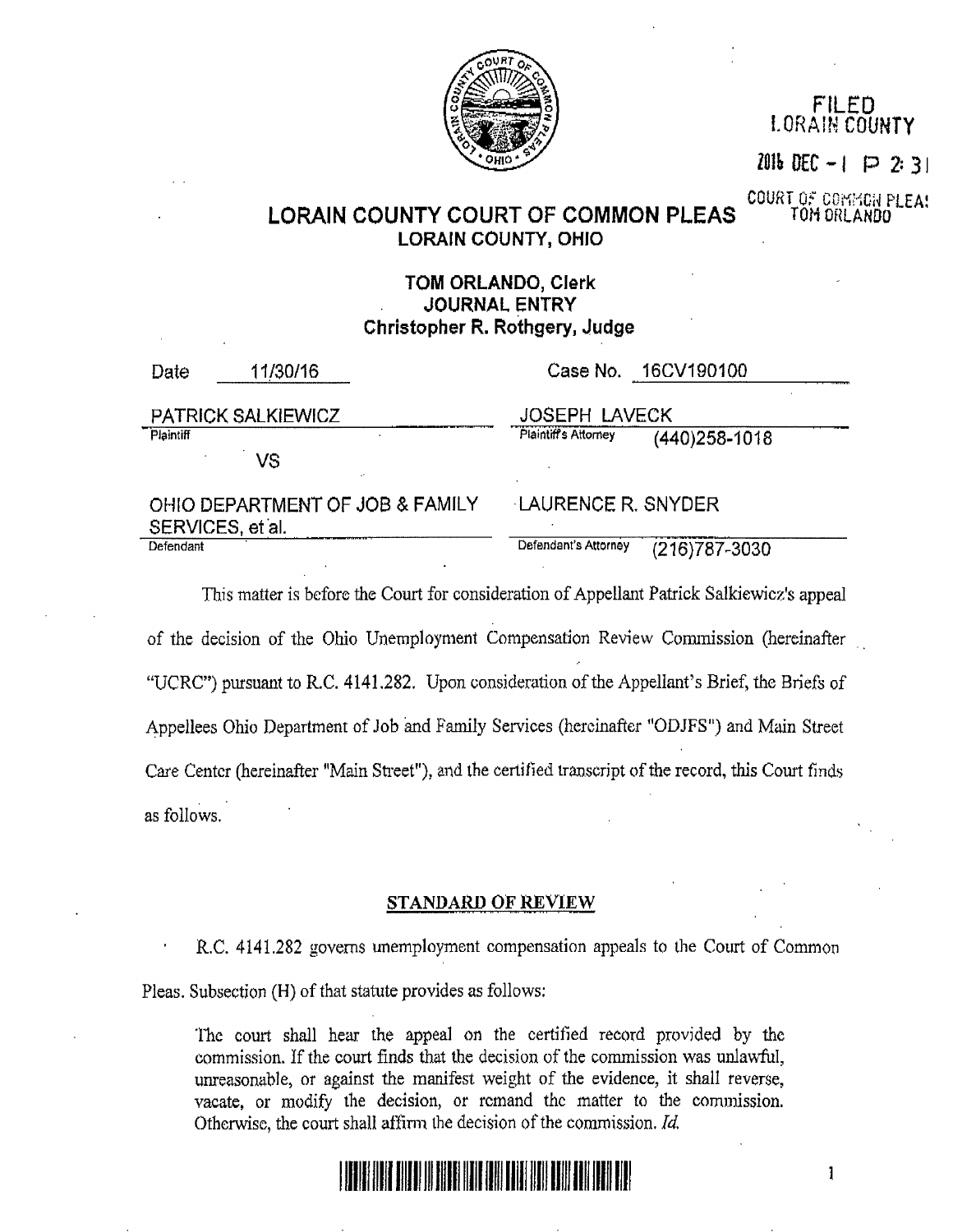

The Review Commission's function as trier of fact remains intact. As such, this Court should defer to' the Review Commission where factual matters, the credibility of witnesses, and the weight of conflicting evidence are at issue. *Brown-Brockmeyer Co.* v. *Roach,* 148 Ohio St. 511 (1947); Fahf v. Ed. *Of* Rev., 2 Ohio App.2d 286; *Kilgore* v. *Bd Of* Rev., 2 Ohio App.2d 69. As proceedings such as this arc not *de novo* trials, this Court may not make factual determinations or substitute its judgment for that of the Review Commission; for "[i]f the decision is supported by credible proof, the finding may not be disturbed." *Kilgore,* 2 Ohio App.2d at 71-73. "When reviewing the manifest weight of the evidence, '[tJhe reviewing court \*\*\* weighs the evidence and all reasonable inferences, considers the credibility of witnesses and determines whether in resolving conflicts in the evidence, the [fmder of fact] clearly lost its way and created such a manifest miscarriage of justice that the [judgment] must be reversed and a new trial ordered.'" *Wright v. Director, Ohio Dept. of Jobs & Family Services, et al., 9<sup>th</sup> Dist., 2013-Ohio-2260 at* <sup>~</sup>1 0 quoting *Eastlr;y* v. *Volkman,* 132 Ohio St.3d. 328.

### ANALYSIS AND CONCLUSIONS OF LAW

## 1) Was the {JCRC's decision unlawful, unreasonable and against the manifest weight of the evidence?

Appellant, Mr. Salkiewicz, claims that the UCRC's decision was unlawful, unreasonable, or against the weight of the evidence. Appellant cites three reasons that this Court should reverse the UCRC decision:

> "1) The record does not support that the  $$1,000$  approval rule was in effect at the time of the alleged approval of the contract.

# **11111111111111111111111111111111111111111111111111111111111111111** <sup>2</sup>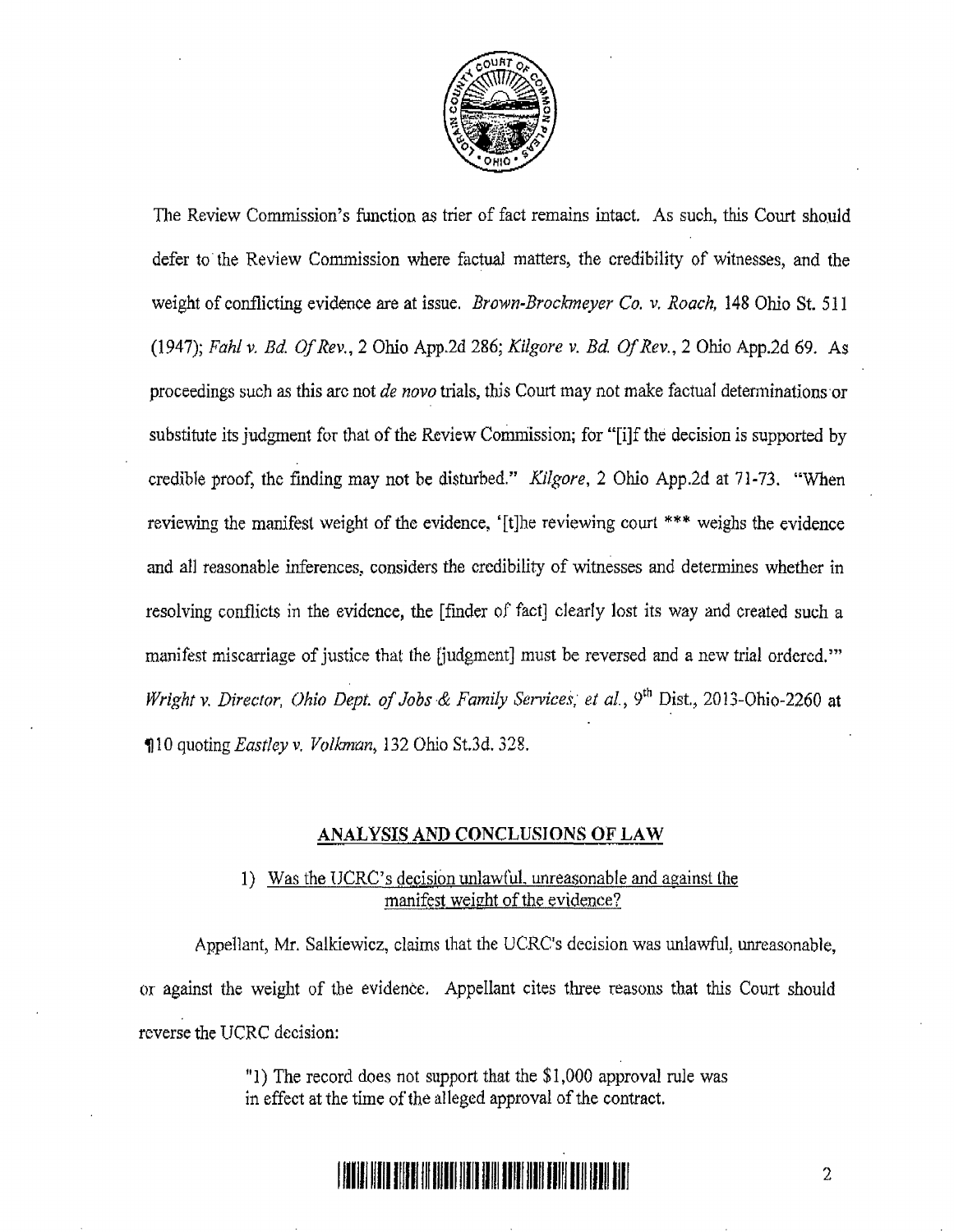

2) The record does not support that there was ever a quote provided to Salkiewicz to approve, which is the stated reason for his discharge.

3) Punishing Salkiewicz for Main Street's haphazard contracting process constitutes a manifest miscarriage of justice. *Eastley*. In the absence of violating an existing policy, and, in fact, following standard operating procedures, Salkiewicz's discharge was unjust and therefore the Unemployment Compensation Review Commission's decision is unlawful, unreasonable, or against the manifest weight of the evidence." Appellant's Brief p. 9.

This Court will address each of Appellant's claims separately.

#### a) The record does not support that the \$1,000 approval rule was in effect at the time of the alleged' approval of the contract.

Appellant's first contention is that the record does not support that the \$1,000 approval rule was in effect at the time of the alleged approval of the contract. A review of the transcript shows that Appellant acknowledged there was an approval process in place and that he had previously complied with said requirement. Trans. p. 27, lines 5-9. Appellant seems to be relying on his testimony provided on re-direct examination of the Hearing Officer wherein it was asked and answered as follows:

> Question by Hearing Officer: "Is there a written policy that says you have to give the quotes, first of all, what's the amount that you have to get approval for? For \$500.00, I've heard \$1,000.00" Answer by Appellant: "The last, last c-mail I had before I was discharged was an e-mail that said, 'As of,' whatever date that was, 'that it bad to be anything under \$1,000.00 or over \$1,000.00 had to be approved." Trans. p. 32, lines 9-14.

This question and answer do not indicate when the policy was implemented. Appellant was responding to a question about whether there was a policy and for what amount. Further, the prior testimony of Appellant was clear that there was a policy he was aware of. Determinations

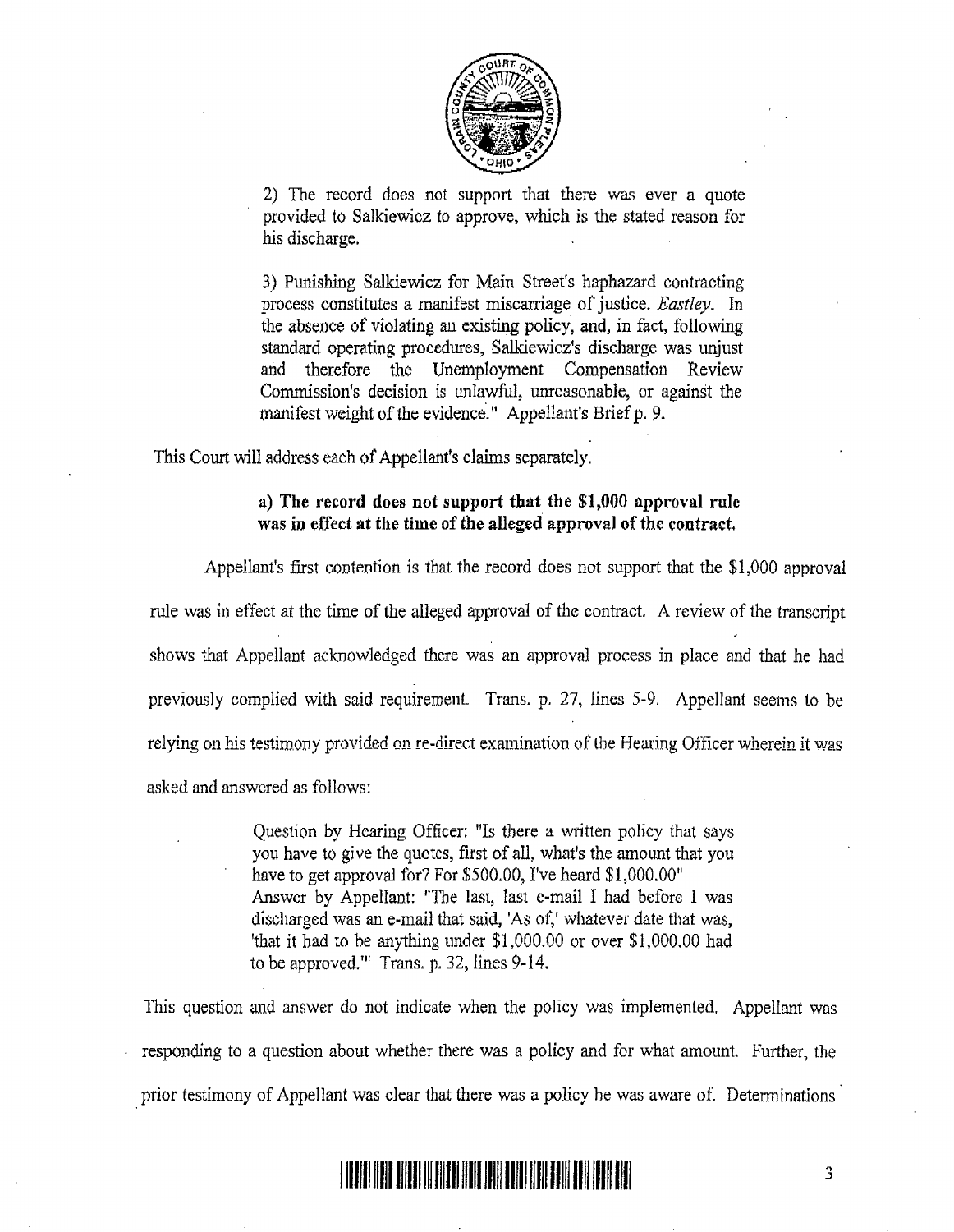

of factual questions are primarily reserved for the Hearing Officer and the Review Commission. *Brown-Brockmeyer Co.* at 511. As a result, courts are prohibited from making factual determinations or deciding the credibility of witnesses. *Irvine v. Unemploy. Comp. Bd. of Review,* 19 Ohio St.2d 15 (1985). Courts cannot usurp the function of the trier of fact by substituting its judgment for that of the Review Commission. *Simon v. Lake Geauga Printing Co.,* 69 Ohio St.41 (1982). A decision supported by some competent, credible evidence will not be reversed as being against the manifest weight of the evidence. *Angelkovski* v. *Buckeye POlalO Chips Co.,* 11 Ohio App. 3d 159 (1983). Based upon the above, this Court finds that Appellant's first contention is not well-taken and therefore ovenuled.

## b) The record does not support that there was ever a quote provided to Salkiewicz to approve, which is the stated reason for his discharge. .

Appellant's second contention is that the record does not support that there was ever a quote provided to Appellant to approve, which is the staled reason for his discharge. A review of the transcript reveals otherwise. Appellant received an email from Chris Barnicle, the service manager for Gross Plumbing, the contractor that did the work. Mr. Barnicle testified that he attached a copy of the invoice from 2012 when the fire damper inspection was previously done. Trans. pp. 18-19. The email indicated that it took nearly a month to complete the work in 2012. Ex. A. Appellant acknowledges that he received the email but did not review the attachment. Trans. p. 29, lines 6·13. Appellant contends that the email and the attachment do not constitute a quote. *Id.* at lines 14-26., p. 30, lines 1-6. Appellant admits he did not know or inquire of the scope of work, how many hours the work was going to take, or what the hourly rate would be and still Appellant did not ask for a quote from Mr. Barnicle. *Id.* at p. 32, lines 5-8, p. 33, lines

# 11111111111111111111111111111111111111111111111111111111111111111 4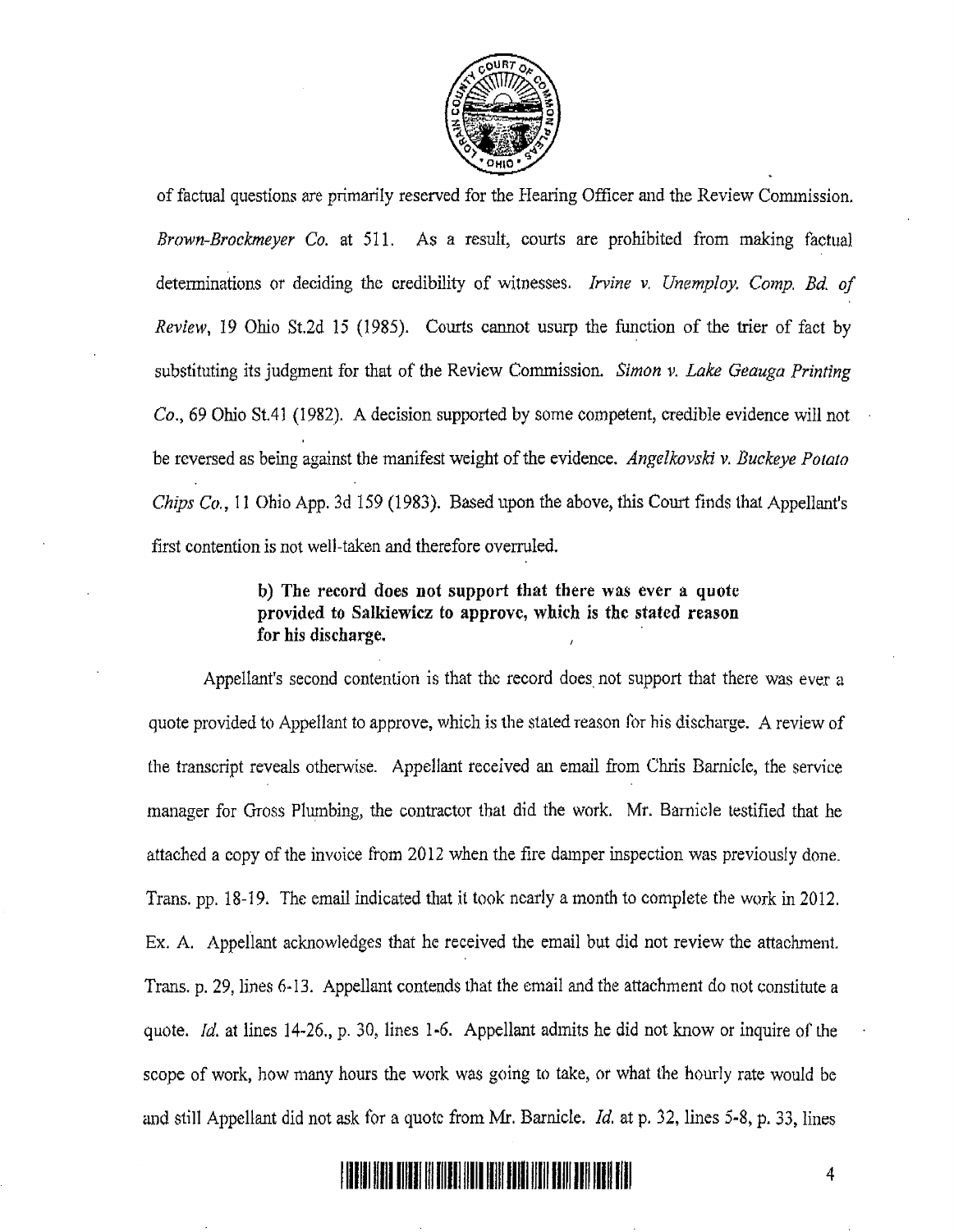

2~ 16.' As stated by the Hearing Officer in his reasoning, it was Appellant's responsibility to know the cost of the work before it was performed, otherwise he could not know if it was in excess of \$1,000.00, and consequently authorization was required. As such, simply keeping his head in the sand and not obtaining a "quote" when he had information sent to him, the prior invoice for over \$21,000 when the inspection was done in 2012, does not suffice as fulfilling his obligations prior to approving work to be done. As such, this Court finds Appellant's second contention not well-taken and therefore overruled.

> c) Punishing Salkiewicz for Main Street's haphazard contracting process constitutes a manifest miscarriage of justice. *Eastley*. In the absence of violating an existing policy, and, in fact, following standard operating procedures, Salkiewicz's discharge was unjust and therefore the Unemployment Compensation Review Commission's decision is unlawful, unrensonable, or against the manifest weight of the evidence.

Appellant's third contention is that punishing Appellant for Main Street's "haphazard" process constitutes a manifest miscarriage of justice. The testimony in this matter does not support Appellant's contention. Actually, Appellant's own testimony indicates there was a policy, that he was aware of the policy, and that he chose to not read an attachment or otherwise infonn himself of the scope, hours, and cost of the work that he approved which ran afoul of the policy. As such, this Court finds Appellant's third contention not well-taken and therefore overruled.